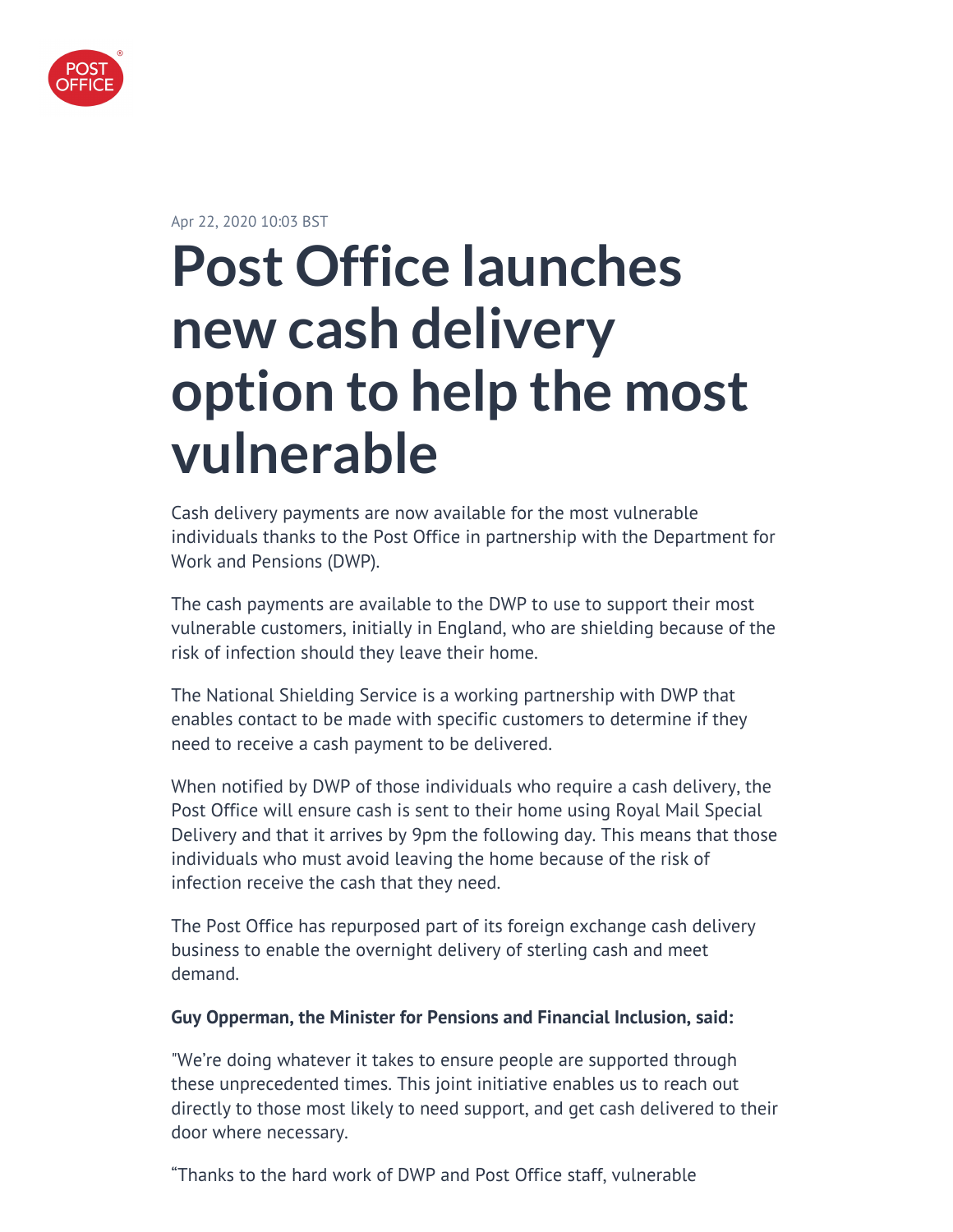#### **Nick Read, Chief Executive at the Post Office, said:**

"I am delighted that Post Office has been able to switch its travel money delivery business to get cash directly to those that need it most. Working with the DWP we are able to help some of the most vulnerable in our society, including those who have been asked to shield themselves at home, with the ability to deliver cash directly to their door."

#### **Postal Affairs Minister, Paul Scully, said:**

"Vulnerable people may be self-isolating but they are not alone.

"This vital service will ensure the Government can get cash to people that need it, without them having to leave their homes. I want to thank postmasters and their teams for their continued hard work to support our communities across the UK."

This new cash delivery option has initially been made available to those POCA customers who are shielding at home and are the most at risk from the virus.

There are around 27,000 Post Office Card Account (POCA) customers to whom this could applyand they are being actively contacted to ensure they are able to regularly access their payments.

This service adds to the range of measures the DWP can use to support these individuals shielding at home, providing a last-option mechanism for customers to receive cash who cannot visit their normal payment location.

Earlier this week, the **Post Office announced details of two its access to** [cash products](http://corporate.postoffice.co.uk/our-media-centre#/pressreleases/post-office-makes-access-to-cash-products-available-faster-to-help-self-isolating-individuals-during-coronavirus-pandemic-2990603?_sm_byp=iVVSHj8NMZnrrRnH) – 'Fast PACE' and 'Payout Now' had been made available to the UK's banks, building societies and credit unions. These products can be offered to their customers who are self-isolating and require cash. The Post Office is considering how to make its new cash delivery service available to the UK's financial institutions and who can offer it to their customers.

Post Office customers can see how [coronavirus may affect Post Office](https://www.postoffice.co.uk/coronavirus) [services on its website](https://www.postoffice.co.uk/coronavirus) and can find the latest information on the [Post](https://www.postoffice.co.uk/post-office-card-account) [Office Card Account](https://www.postoffice.co.uk/post-office-card-account) and branch opening hours on its **[Branch Finder](https://www.postoffice.co.uk/branch-finder)**.

#### **About Post Office:**

• With 11,500 branches, the Post Office is among the larger retail networks in the UK.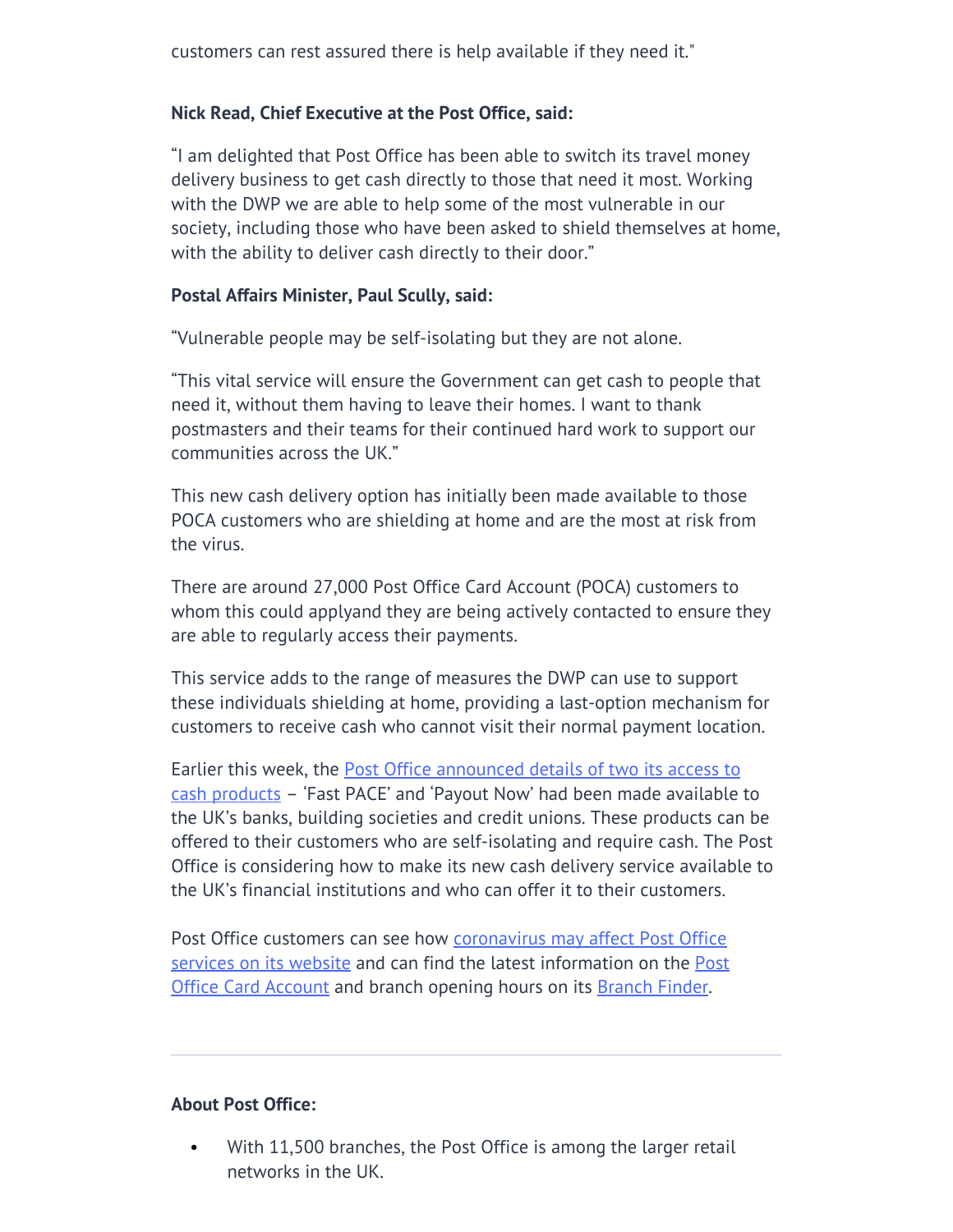- 98% of Post Office branches are run with retail partners on an agency or franchise basis.
- The Post Office provides services central to peoples' everyday lives; 99.7% of the population lives within 3 miles of a Post Office.
- We offer the UK's largest fee free cash withdrawal network through our 11,500 branches, over 2,000 cash machines and 99 per cent of UK bank customers can access their accounts at the Post Office.
- We sell 170 different products and services spanning financial services including savings, insurance, loans, mortgages and credit cards; Government services; telephony; foreign currency; travel insurance and mail services.
- Post Offices branches remain highly valued and trusted, and are the focal point of many communities. For more information; visit [www.postoffice.co.uk](http://www.postoffice.co.uk) and to find out about a Post Office business opportunities; visit [www.runapostoffice.co.uk](http://www.runapostoffice.co.uk)

## **Contacts**



## **Post Office Press Office**

Press Contact [pressoffice@postoffice.co.uk](mailto:pressoffice@postoffice.co.uk) [0207 012 3456](tel:0207 012 3456)

#### **Karim Aziz**

Press Contact Newsdesk Manager [karim.aziz@postoffice.co.uk](mailto:karim.aziz@postoffice.co.uk) [07890534043](tel:07890534043) [0207 012 3456](tel:07890534043)

# **Sheila Tapster**

Press Contact Press Officer [sheila.tapster@postoffice.co.uk](mailto:sheila.tapster@postoffice.co.uk) [07436038445](tel:07436038445)

**Lily Cunningham** Press Contact Senior PR & Campaigns Manager [Lily.Cunningham@postoffice.co.uk](mailto:Lily.Cunningham@postoffice.co.uk) [07967 240 604](tel:07967 240 604)